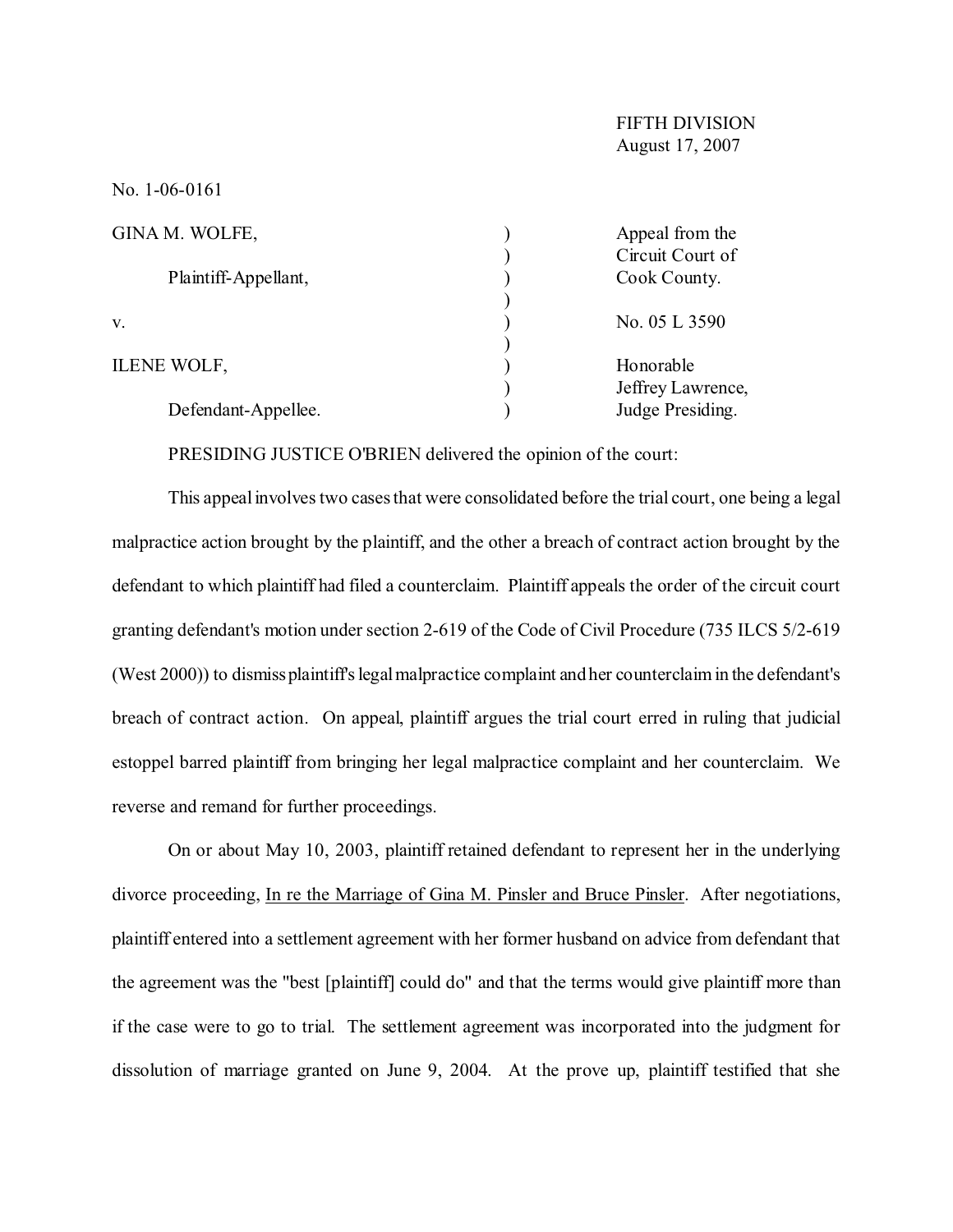understood the terms of the settlement, and she also agreed to waive maintenance.

On December 14, 2004, defendant filed a complaint against plaintiff for breach of contract regarding plaintiff's failure to pay for services rendered in the divorce proceeding. Plaintiff filed a counterclaim alleging that defendant had engaged in legal malpractice. On March 31, 2005, plaintiff filed a separate legal malpractice action against defendant. Plaintiff alleged in her legal malpractice action that defendant had failed to discover hundreds of thousands of dollars in the possession of the ex-husband at the time she entered into the agreement. Furthermore, plaintiff alleged that defendant had wrongly informed her that she was not a candidate for maintenance, and she negligently failed to inform plaintiff of her right to interim attorney fees. Plaintiff's complaint for legal malpractice and defendant's complaint for breach of contract were consolidated into a single case.

On September 14, 2005, defendant filed a section 2-619 motion to dismiss the malpractice case. Defendant argued that plaintiff's malpractice claims were barred by her testimony at the prove up that she understood and agreed to the terms of the settlement agreement. Defendant asked the court to dismiss the malpractice claims on the basis of judicial estoppel. The trial court granted the motion on December 7, 2005, dismissing plaintiff's legal malpractice action and her counterclaim to plaintiff's complaint for breach of contract. Plaintiff filed a motion to reconsider that was denied on January 9, 2006. Defendant's cause of action for breach of contract was severed and transferred. On January 13, 2006, plaintiff filed this timely appeal of the order dismissing her legal malpractice action and her counterclaim to defendant's breach of contract action.

A section 2-619 motion to dismiss admits the legal sufficiency of the complaint, but asserts affirmative matter that avoids or defeats the claim. DeLuna v. Burciaga, 223 Ill. 2d 49, 59 (2006).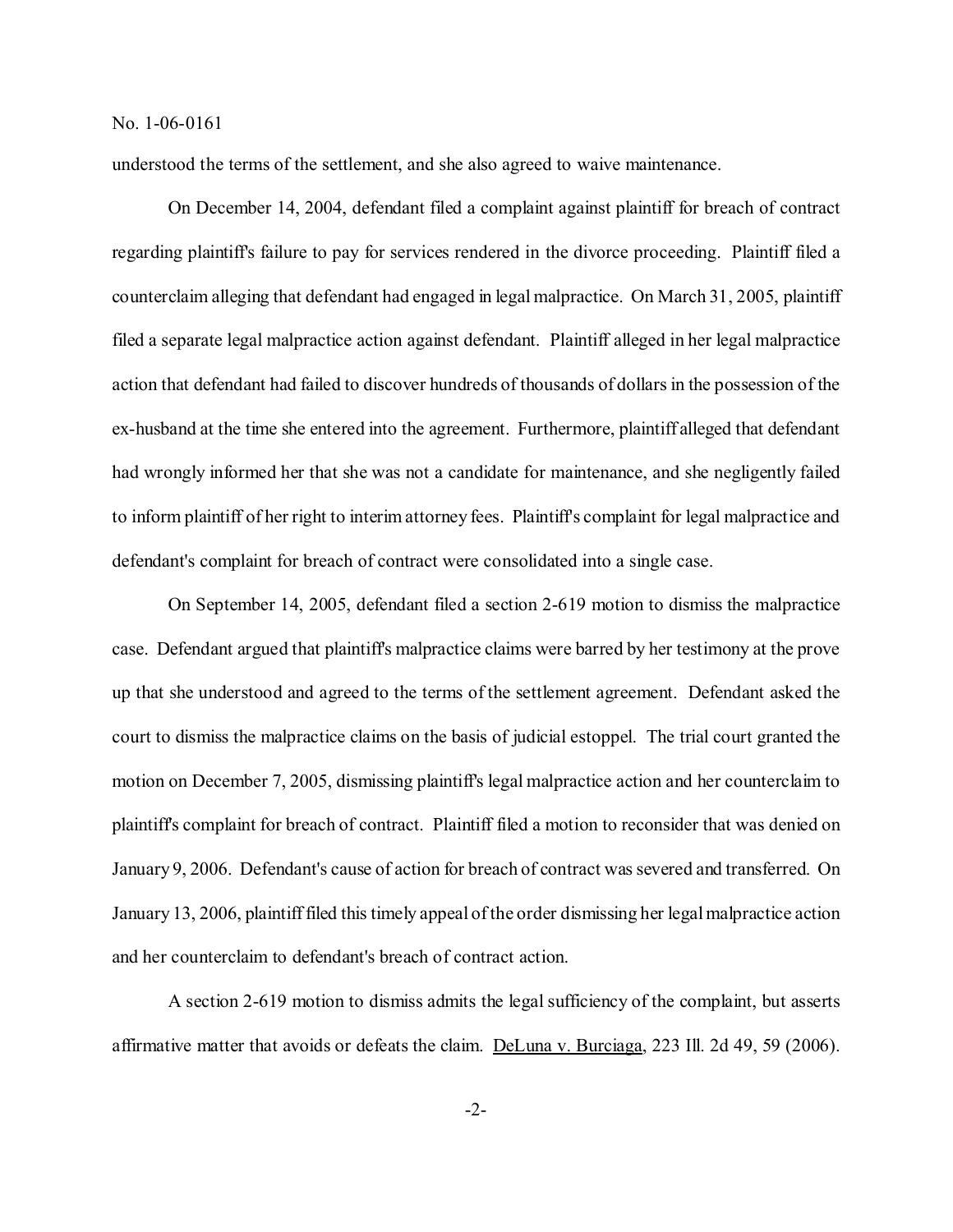A section 2-619 motion to dismiss admits the truth of all well-pleaded facts in the complaint. Coady v. Harpo, Inc., 308 Ill. App. 3d 153, 158 (1999). The trial court's grant of a section 2-619 motion to dismiss is reviewed de novo. DeLuna, 223 Ill. 2d at 59.

Judicial estoppel provides that a party who asserts a particular position in a legal proceeding is estopped from asserting a contrary position in a subsequent legal proceeding. Bidani v. Lewis, 285 Ill. App. 3d 545, 550 (1996). The doctrine of judicial estoppel is designed to protect the integrity of the courts by preventing litigants from deliberately shifting positions to suit the exigencies of the moment. Bidani, 285 Ill. App. 3d at 550. For judicial estoppel to apply, five elements must be present: (1) the party estopped must have taken two positions; (2) that are factually inconsistent; (3) in a separate judicial or quasi-judicial administrative proceeding; (4) intending the trier of fact to accept the truth of the facts alleged; and (5) have succeeded in the first proceeding and received a benefit thereby. Larson v. O'Donnell, 361 Ill. App. 3d 388, 398 (2005). This court has held that for judicial estoppel to apply, the two positions taken must be "totally inconsistent." (Emphasis added.) Bidani, 285 Ill. App. 3d at 550.

Defendant argues that at the dissolution proceeding, plaintiff unequivocally testified that she understood and agreed to all the terms of the marital settlement agreement and she testified that she took a "full, complete part" in negotiating the terms of the agreement. Defendant contends that plaintiff's testimony at the dissolution proceeding is totally inconsistent with her claim in her malpractice complaint that she did not understand and agree to the marital settlement.

Review of the record indicates that plaintiff's testimony at the dissolution proceeding is not totally inconsistent with her malpractice complaint. In her malpractice complaint, plaintiff alleged that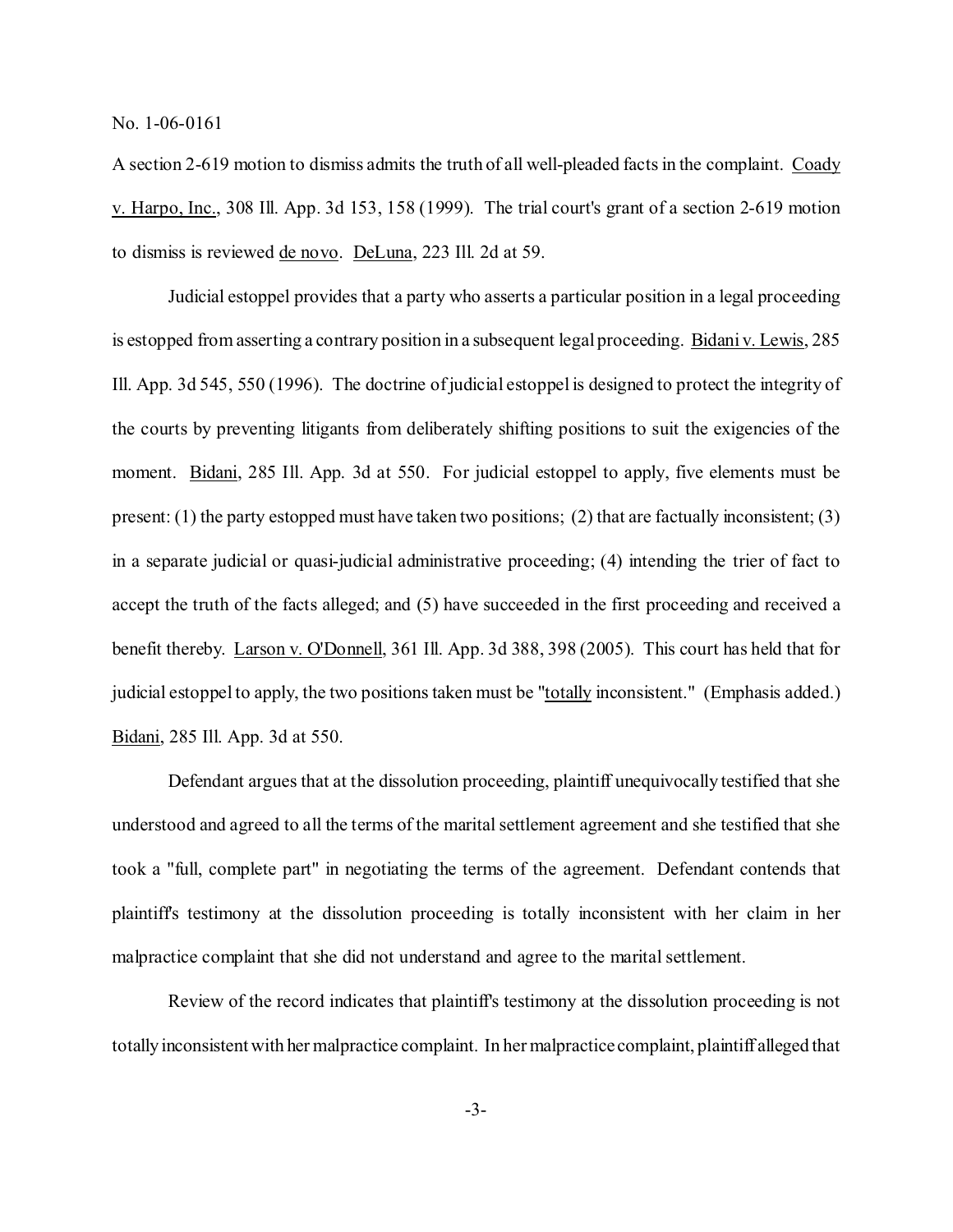her testimony at the dissolution proceeding had been predicated on several negligent acts and misrepresentations made to her by the defendant, and that she did not discover those negligent acts and misrepresentations until after the settlement agreement had been entered and the dissolution proceeding had been completed. Specifically, plaintiff alleged that defendant failed to have appraisals made of the ex-husband's numerous business interests; never obtained and/or analyzed financial records of the ex-husband's numerous business ventures; refused to work with a forensic accountant who previously had been retained to investigate the ex-husband's assets and business transactions; failed to discover and recover hundreds of thousands of dollars that the ex-husband had dissipated or concealed; failed to advise her about her right to seek interim attorney fees; and failed to advise her that she was eligible for reviewable maintenance.

In connection with her malpractice complaint, plaintiff filed an affidavit in which she similarly stated that her testimony at the dissolution proceeding had been predicated on several negligent acts and misrepresentations made to her by the defendant. Specifically, plaintiff stated in her affidavit that defendant failed to discover and recover "hundreds of thousands of dollars" in her ex-husband's possession; misrepresented to plaintiff that there were no tools to be used to discover such financial information; misrepresented to plaintiff that she was ineligible to receive substantial maintenance; and told plaintiff she would not take the case to trial without more money, but failed to advise plaintiff of her right to seek interim attorney fees that would have enabled plaintiff to go to trial.

Plaintiff contends that, had defendant conducted meaningful discovery of the husband's assets and informed her that she was eligible for maintenance and for interim attorney fees, she would not have entered into the settlement agreement.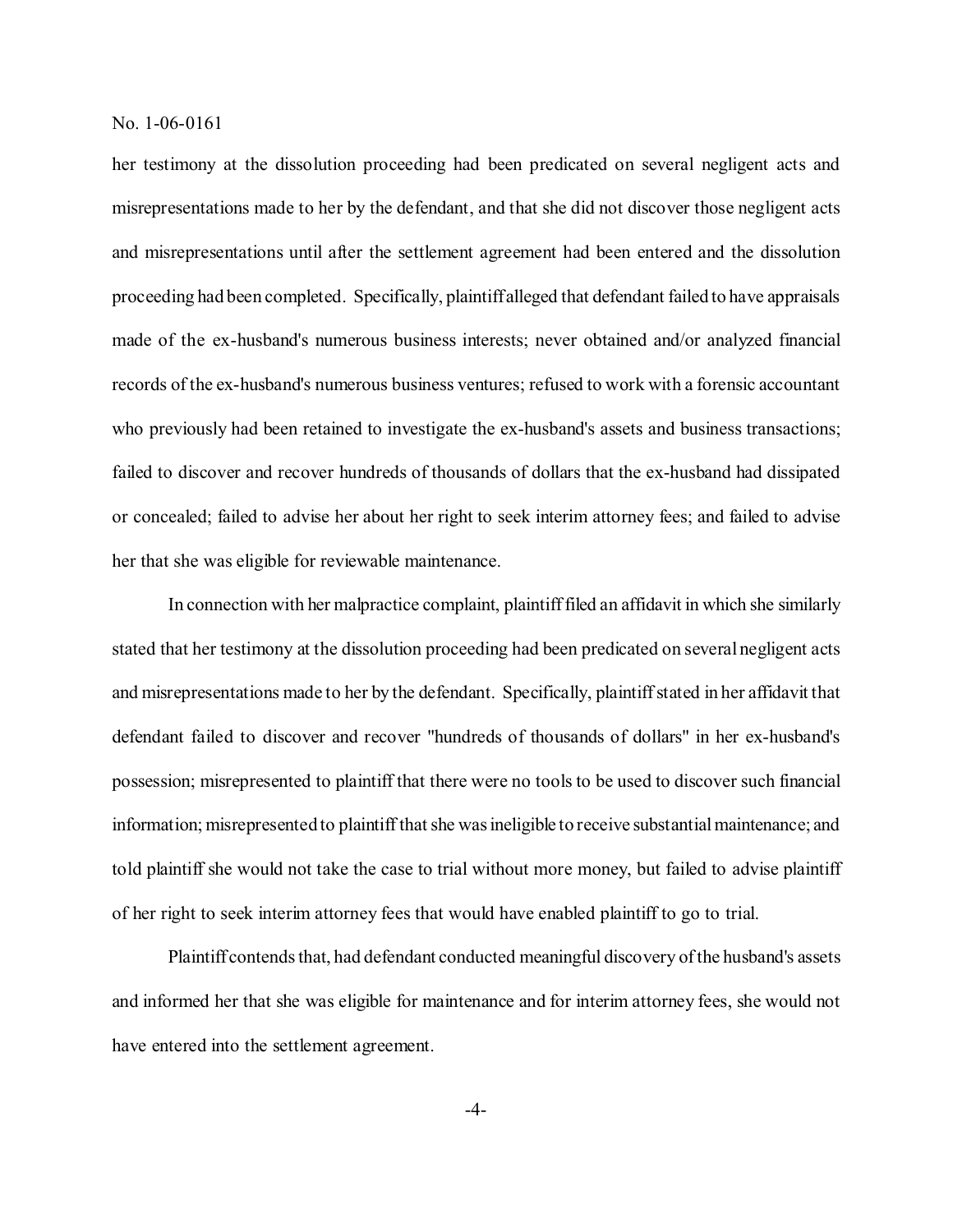There is nothing inconsistent about the plaintiff entering a settlement agreement and testifying in support thereof based on representations made to her by the defendant, and later filing a malpractice complaint based on the discovery that the representations made to her by the defendant allegedly were false. This, then, is not a case in which the plaintiff deliberately has shifted positions to suit the exigencies of the moment and is attacking the integrity of the court system. Accordingly, judicial estoppel does not apply.

This case is similar to Mungo v. Taylor, 355 F.3d 969 (7th Cir. 2004). Mungo sued her former attorney for malpractice arising from the attorney's representation of her in a divorce case. Mungo, 355 F.3d at 973. Mungo testified that she was coerced by her attorney into signing the marital settlement agreement and that she did not receive the benefit of proper legal advice from the attorney before signing that agreement. Mungo, 355 F.3d at 981. The attorney argued that the doctrine of judicial estoppel barred such testimony because Mungo testified in the underlying divorce proceeding that she had freely and voluntarily entered into the settlement agreement, that no one forced her to enter the agreement, and that she was pleased with her attorney's representation. Mungo, 355 F.3d at 981.

The Seventh Circuit Court of Appeals found that judicial estoppel did not apply:

"Judicial estoppel is inapplicable here because, contrary to [the attorney's] suggestion, the position espoused by Mungo in this case is not 'clearly inconsistent' with the testimony she gave in the underlying state court divorce proceeding. [Citation] Mungo's position at trial in this case may be summed up as follows: she admits that she agreed to sign the settlement agreement but she contends that her willingness to do so was the product of [the attorney's]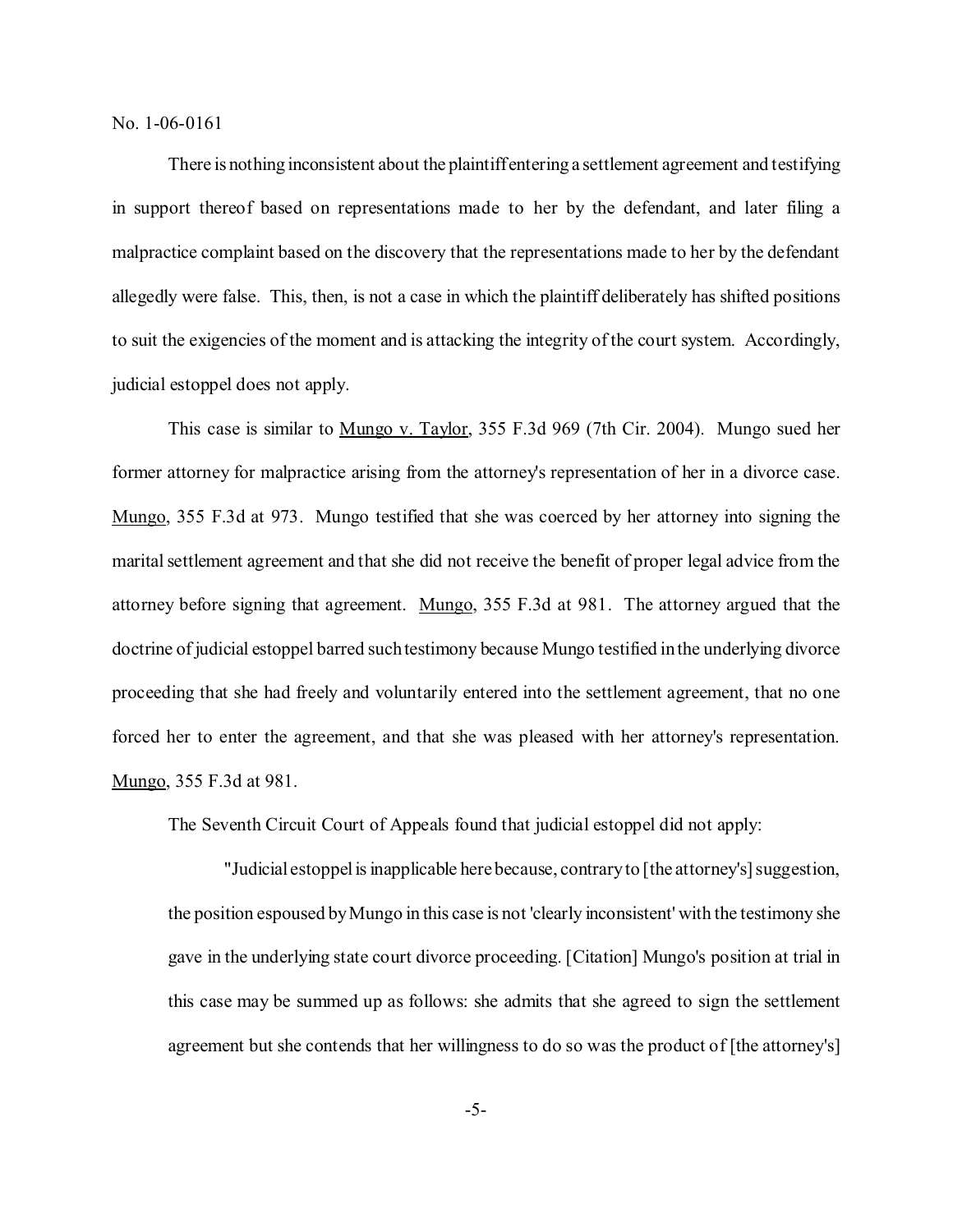undue pressure and inadequate legal advice. Mungo's earlier testimony that she entered the settlement agreement freely and voluntarily is not clearly inconsistent with her current conviction that [the attorney] gave her bad legal advice and pressured her into accepting the agreement.

\* \* \*

Finally, \*\*\* it would make no sense to permit [the attorney] to invoke the doctrine of judicial estoppel to bar Mungo's testimony because, assuming Mungo's allegations are correct, [the attorney's] bad legal advice and pressure convinced Mungo to give the testimony in the state court divorce proceeding in the first place. As the [lower] court noted, 'it would hardly be appropriate for the attorney who gave that bad advice to say that because her client testified in accordance with that bad advice that her client is estopped from asserting that the advice [is] bad.' " Mungo, 355 F.3d at 981-82.

Similarly, in the present case, plaintiff contends that defendant's alleged misrepresentations effectively coerced her into entering into the settlement agreement and giving the testimony in the dissolution proceeding in support thereof. As in Mungo, the defendant here cannot say that plaintiff's testimony in accordance with the alleged misrepresentations estops her from asserting that the advice was bad.

Defendant argues that **Larson v. O'Donnell**, 361 Ill. App. 3d 388 (2005), compels a different result. Larson filed a legal malpractice action against his attorneys arising out of the attorneys' representation of Larson in connection with his divorce proceedings. Larson, 361 Ill. App. 3d at 390.

-6-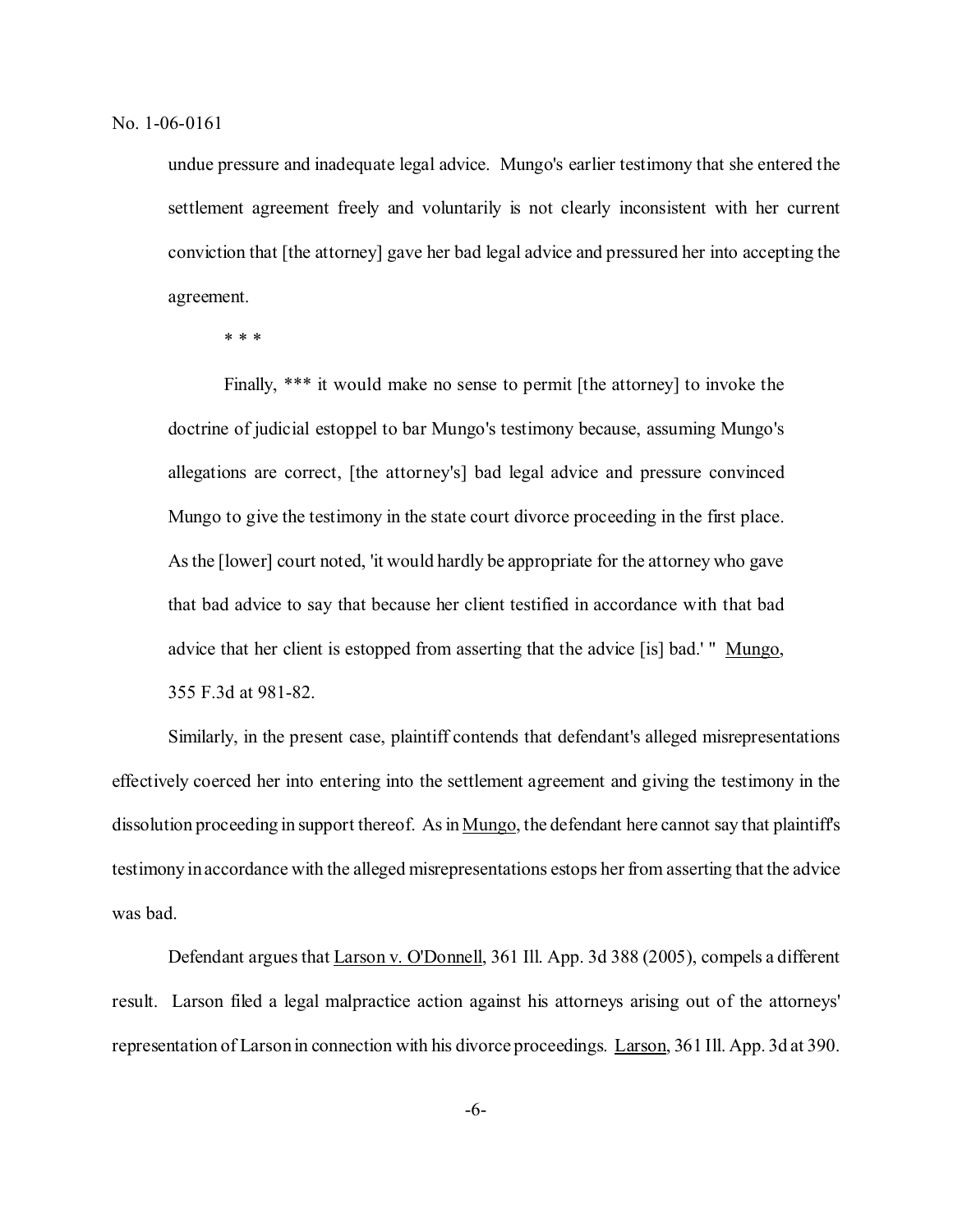Larson claimed that his attorneys had misinformed him of his obligation under the marital settlement agreement regarding payments for child support and maintenance. Larson, 361 Ill. App. 3d at 393- 94. The trial court granted the attorneys' motion for summary judgment. The trial court found that Larson was estopped from asserting his cause of action because the record of the divorce proceeding established that he understood his obligations under the marital settlement agreement and therefore he could not take the inconsistent position in the later proceedings that he did not understand his obligations. Larson, 361 Ill. App. 3d at 394.

The appellate court affirmed, noting that at the hearing to approve the marital settlement, Larson had interrupted to clarify his understanding of his obligations under the marital settlement agreement. Larson, 361 Ill. App. 3d at 392-93, 398. As a result, he knew and understood his obligations when he signed the agreement. Larson, 361 Ill. App. 3d at 398. The appellate court held Larson was judicially estopped from testifying in the malpractice case that he did not understand those obligations. Larson, 361 Ill. App. 3d at 398.

In the present case, defendant points to plaintiff's testimony in the divorce proceedings, in which she stated that she was agreeing to waive maintenance and attorney fees, as evidence that she understood her obligations and rights under the marital settlement agreement. Defendant also points to the marital settlement agreement itself, which states that plaintiff was fully informed of her exhusband's wealth, property, and income. Defendant contends that, as in Larson, plaintiff should be judicially estopped from asserting in the malpractice case that she did not understand her obligations under the marital settlement agreement.

Defendant's argument is not well-taken, as plaintiff here is not alleging that she misunderstood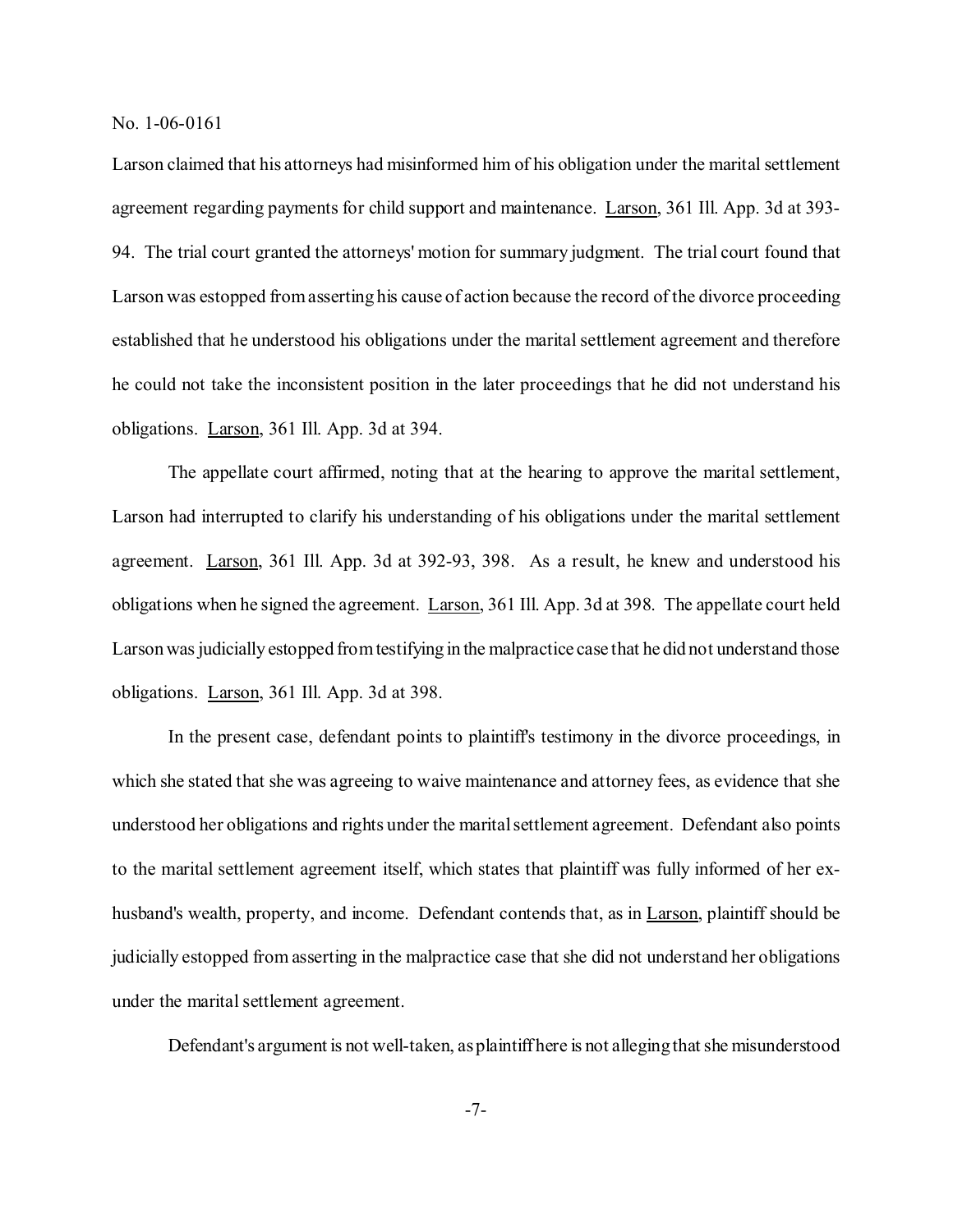her obligations under the settlement agreement; rather, she is alleging that the defendant's negligent misrepresentation did not permit her to make an informed decision about accepting the settlement agreement. As discussed, plaintiff alleges in her legal malpractice complaint and in her uncontradicted affidavit that her attorney failed to conduct sufficient discovery, misrepresented that no discovery was available to learn of the ex-husband's other assets, misrepresented that plaintiff was not entitled to maintenance, and failed to tell plaintiff of her right to seek interim attorney fees allowing her to go to trial. Unlike in Larson, in which the client's statements during the divorce proceedings clearly contradicted his position in the malpractice case, no such showing was made here. Specifically, there was no testimony at the divorce proceeding demonstrating that defendant had told plaintiff that she could obtain interim attorney fees to pay her attorney or experts so the case could be taken to trial; or that defendant told plaintiff she could have made further investigation into her ex-husband's business and financial assets; or even that she had been told of the amount of maintenance to which she was entitled. On these facts, then, where plaintiff's testimony during the divorce proceedings did not contradict her position in the malpractice action, Larson is inapposite.

As discussed, plaintiff is not judicially estopped from bringing a malpractice action. Accordingly, we reverse the order dismissing the malpractice action and remand for further proceedings.

Defendant, however, argues that her alleged misconduct is not a proximate cause of plaintiff's injury and urges this court to affirm the trial court's judgment on that basis. A legal malpractice claim must have the following elements: (1) existence of an attorney-client relationship that establishes a duty on the part of the attorney; (2) negligent act or omission constituting a breach of that duty; (3)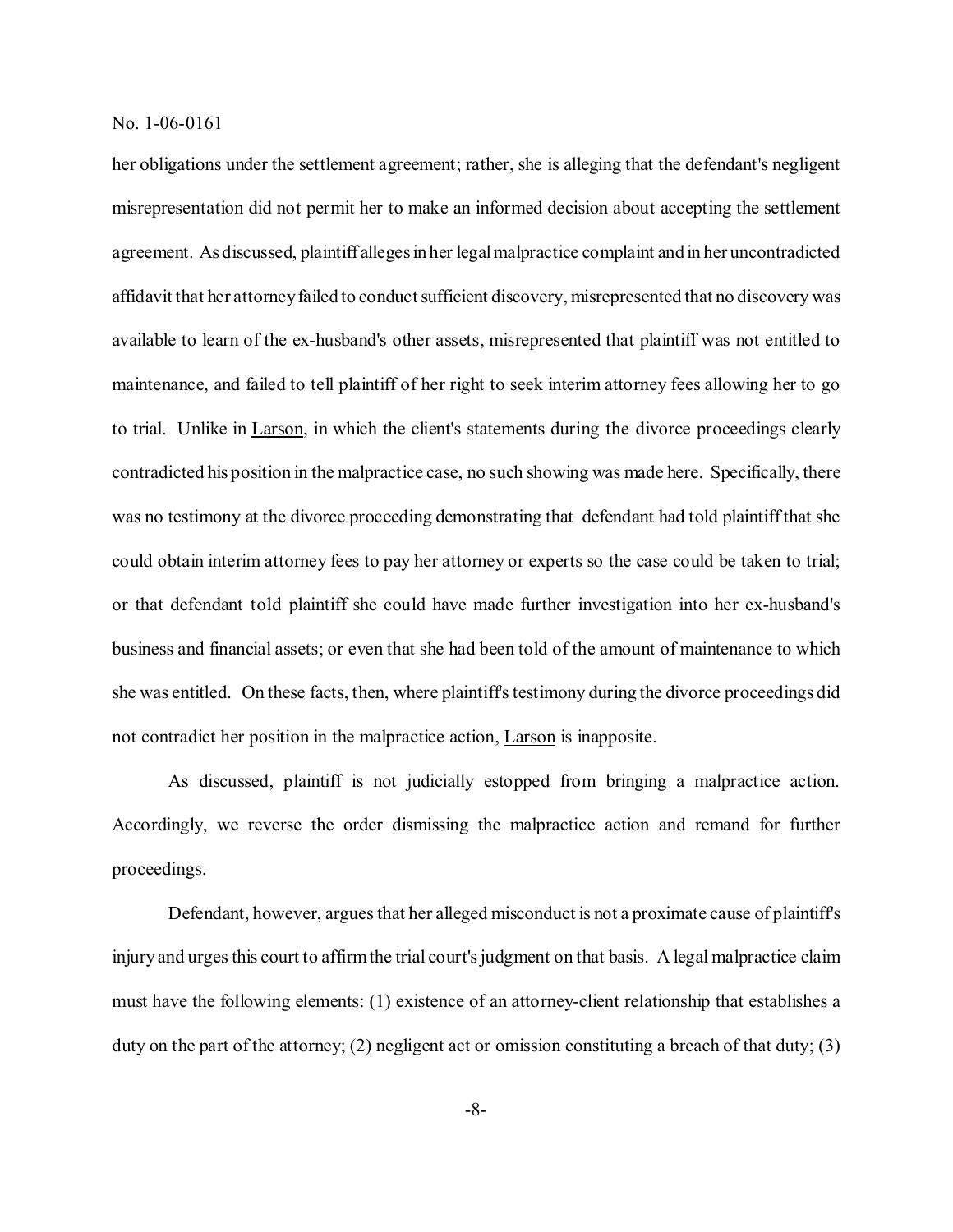proximate cause establishing that "but for" the attorney's negligence, plaintiff would have prevailed in the underlying action; and (4) actual damages. Lucey v. Law Offices of Pretzel  $&$  Stouffer, Chartered, 301 Ill. App. 3d 349, 353 (1998). Defendant contends that at the time plaintiff filed this legal malpractice action, plaintiff still had time to file a section 2-1401 (735 ILCS 5/2-1401 (West 2000)) petition against her ex-husband to set aside the marital settlement and dissolution agreement. Defendant contends that since plaintiff had a viable cause of action against her former spouse at the time she retained subsequent counsel, the defendant attorney's alleged negligence is not a proximate cause of her injury.

In support, defendant cites Mitchell v. Schain, Fursel & Burney, Ltd., 332 Ill. App. 3d 618 (2002). In Mitchell, the plaintiff hired the defendants to represent him in a property dispute matter and the case was subsequently dismissed for want of prosecution. Without knowledge of the dismissal, plaintiff discharged defendants and hired another attorney who failed to pursue the matter before time expired. The plaintiff then filed a malpractice claim against defendants for their negligent handling of his case. Mitchell, 332 Ill. App. 3d at 619. The court in Mitchell held that because the second attorney could have refiled the case, and the cause of action was viable well after the defendants were discharged, defendants' negligence was not the proximate cause of plaintiff's damages, the loss of a viable cause of action. Mitchell, 332 Ill. App. 3d at 622.

Mitchell would be on point if plaintiff here were only pursuing a cause of action against her ex-husband. Because such a cause of action was viable after defendant was discharged, and the second attorney could have filed the case before the expiration of the statute of limitations, defendant's negligence in failing to pursue a cause of action against the ex-husband would not be a